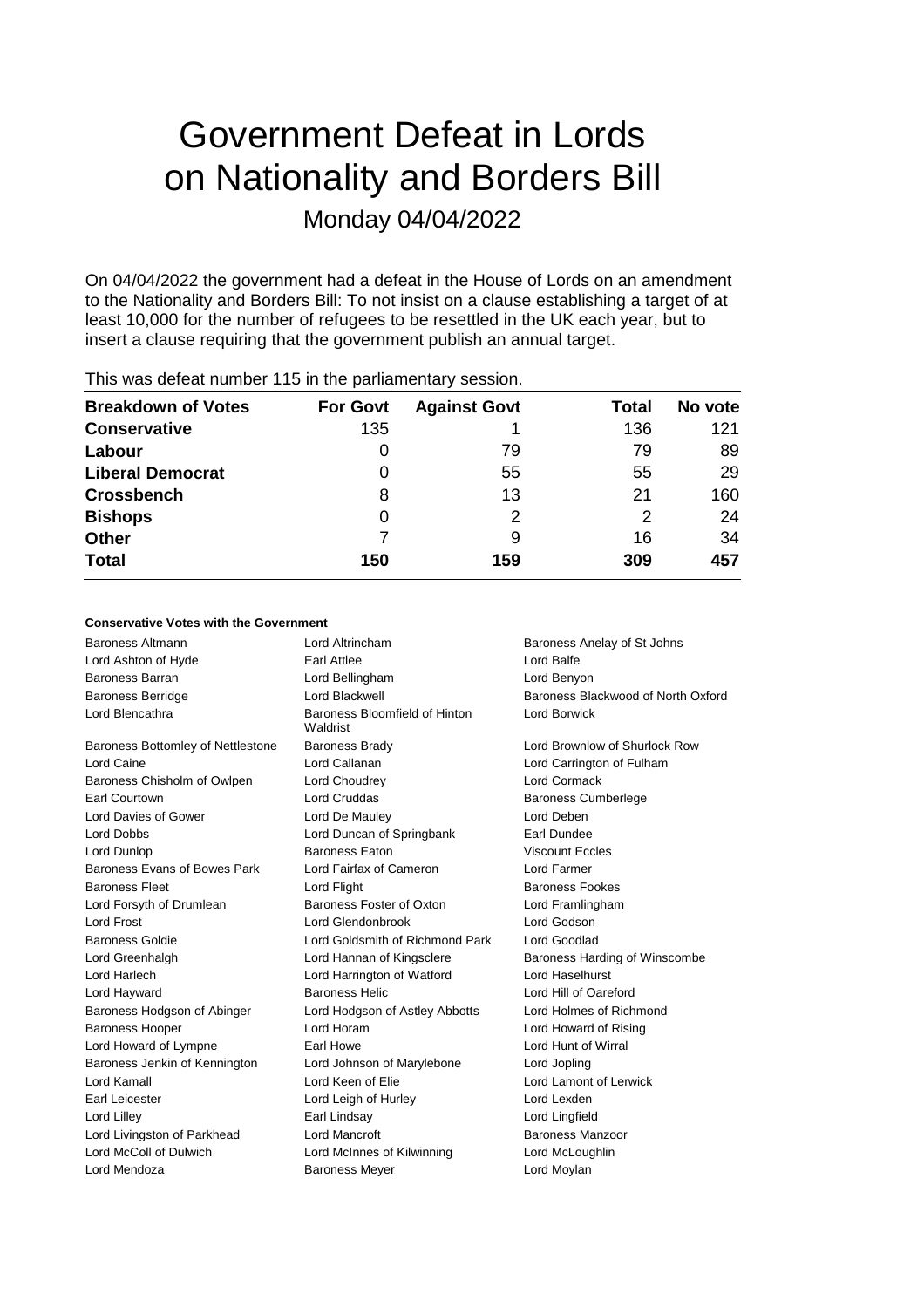Lord Moynihan Baroness Neville-Jones Baroness Neville-Rolfe Baroness Newlove Baroness Noakes Lord Norton of Louth Lord Offord of Garvel Lord Parkinson of Whitley Bay Lord Patten Baroness Penn **Connect Connect Connect Connect Connect Connect Pickles** Baroness Pidding Lord Polak Lord Popat Lord Porter of Spalding Lord Price Lord Randall of Uxbridge Lord Ranger Lord Ribeiro Lord Risby Lord Robathan Baroness Sanderson of Welton Lord Sassoon and Baroness Sater Baroness Scott of Bybrook Baroness Seccombe Lord Sheikh Lord Sherbourne of Didsbury Lord Shinkwin Lord Smith of Hindhead Baroness Stedman-Scott **Lord Stewart of Dirleton** Baroness Stowell of Beeston Baroness Sugg Lord Taylor of Holbeach Viscount Trenchard Lord Tugendhat Lord Udny-Lister Baroness Vere of Norbiton Baroness Verma Lord Wei Lord Wei Baroness Williams of Trafford<br>
Lord Young of Cookham Viscount Younger of Leckie

Lord Young of Cookham Viscount Younger of Leckie

#### **Conservative Votes against the Government** Baroness Warsi

#### **Labour Votes with the Government**

**Labour Votes against the Government** Baroness Adams of Craigielea Lord Bach Lord Bassam of Brighton Baroness Blake of Leeds **Baroness Blower** Baroness Blower **Lord Blunkett** Lord Boateng Lord Bradley Lord Browne of Ladyton Lord Campbell-Savours **Lord Cashman** Baroness Chakrabarti Viscount Chandos Baroness Chapman of Darlington Lord Clark of Windermere Lord Coaker Baroness Cohen of Pimlico Lord Collins of Highbury Baroness Corston Lord Davidson of Glen Clova Lord Davies of Brixton Baroness Donaghy Baroness Drake Lord Dubs Lord Eatwell **Lord Foulkes of Cumnock** Baroness Golding Lord Grantchester Lord Griffiths of Burry Port Lord Grocott Lord Hacking Lord Hain Lord Harris of Haringey Baroness Hayman of Ullock Baroness Hayter of Kentish Town Baroness Healy of Primrose Hill Lord Howarth of Newport Lord Hunt of Kings Heath Lord Jones Lord Kennedy of Southwark Lord Khan of Burnley Baroness Lawrence of Clarendon Lord Layard Lord Lennie Baroness Lister of Burtersett Baroness Mallalieu Lord Maxton Lord McAvoy Lord McConnell of Glenscorrodale Baroness McIntosh of Hudnall Lord McNicol of West Kilbride Baroness Merron Lord Morgan Lord Murphy of Torfaen Baroness Nye **Baroness Osamor** Baroness Osamor **Lord Ponsonby of Shulbrede** Baroness Primarolo Baroness Ramsay of Cartvale Lord Reid of Cardowan Baroness Ritchie of Downpatrick Lord Rooker Lord Rosser Baroness Sherlock Lord Sikka Baroness Smith of Basildon Lord Snape Viscount Stansgate Lord Touhig Lord Tunnicliffe Lord Turnberg Lord Watson of Invergowrie Lord Watts **Baroness Wheeler** Lord Whitty Baroness Wilcox of Newport Lord Wood of Anfield Baroness Young of Old Scone Lord Young of Norwood Green

#### **Liberal Democrat Votes with the Government**

| Liberal Democrat Votes against the Government |
|-----------------------------------------------|
| Lord Allan of Hallam                          |
| Baroness Bowles of Ber                        |
| Baroness Burt of Solihu                       |
| Lord Dholakia                                 |
| Baroness Garden of Fro                        |
| <b>Baroness Grender</b>                       |
|                                               |

Baroness Bakewell of Hardington Mandeville rkhamsted Baroness Brinton **Lord Campbell of Pittenweem** Lord Foster of Bath ognal Lord German Baroness Hamwee Baroness Harris of Richmond Baroness Humphreys Baroness Hussein-Ece